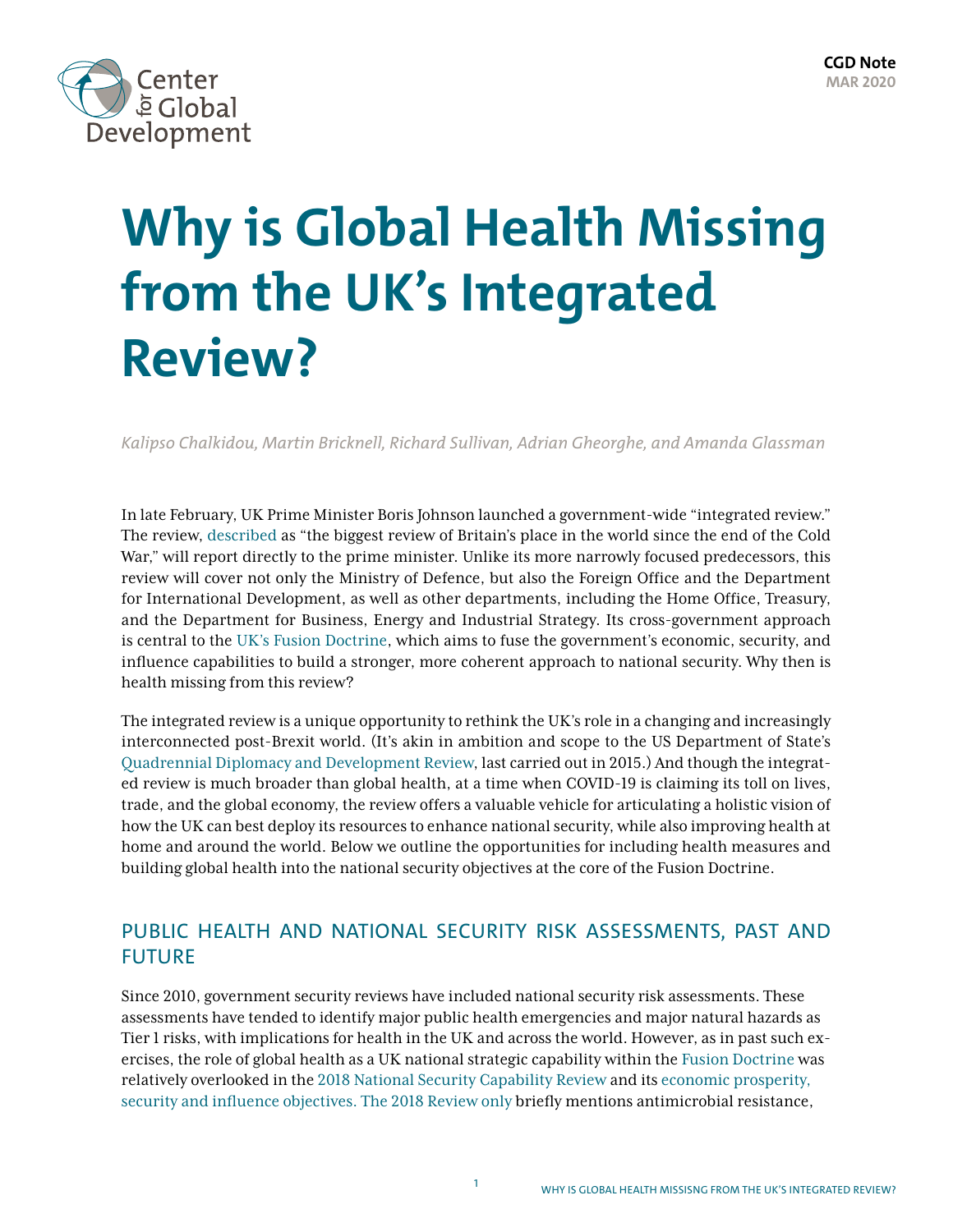the now acutely topical issue of pandemics, and UK-based emergency health team interventions during terrorist incidents and humanitarian disasters within or beyond UK borders. The graph below demonstrates the priorities set out in the Fusion Doctrine, where health is notably absent.



Source: [Oxford Research Group](https://www.oxfordresearchgroup.org.uk/infographics-fusion-doctrine-in-five-steps)

The UK has world-leading capabilities in public health, health research and innovation, health education, health services delivery, and military health. We believe these capabilities can make a critical contribution to the three national security objectives along the three core global health dimensions: global health security, global health diplomacy, and global health systems (see figure below). Perhaps, even less well-articulated as a proposition, the UK's and other countries' security sectors can also play a valuable role in strengthening health systems, especially in fragile states.

Below we outline how health could be included to support the national security objectives.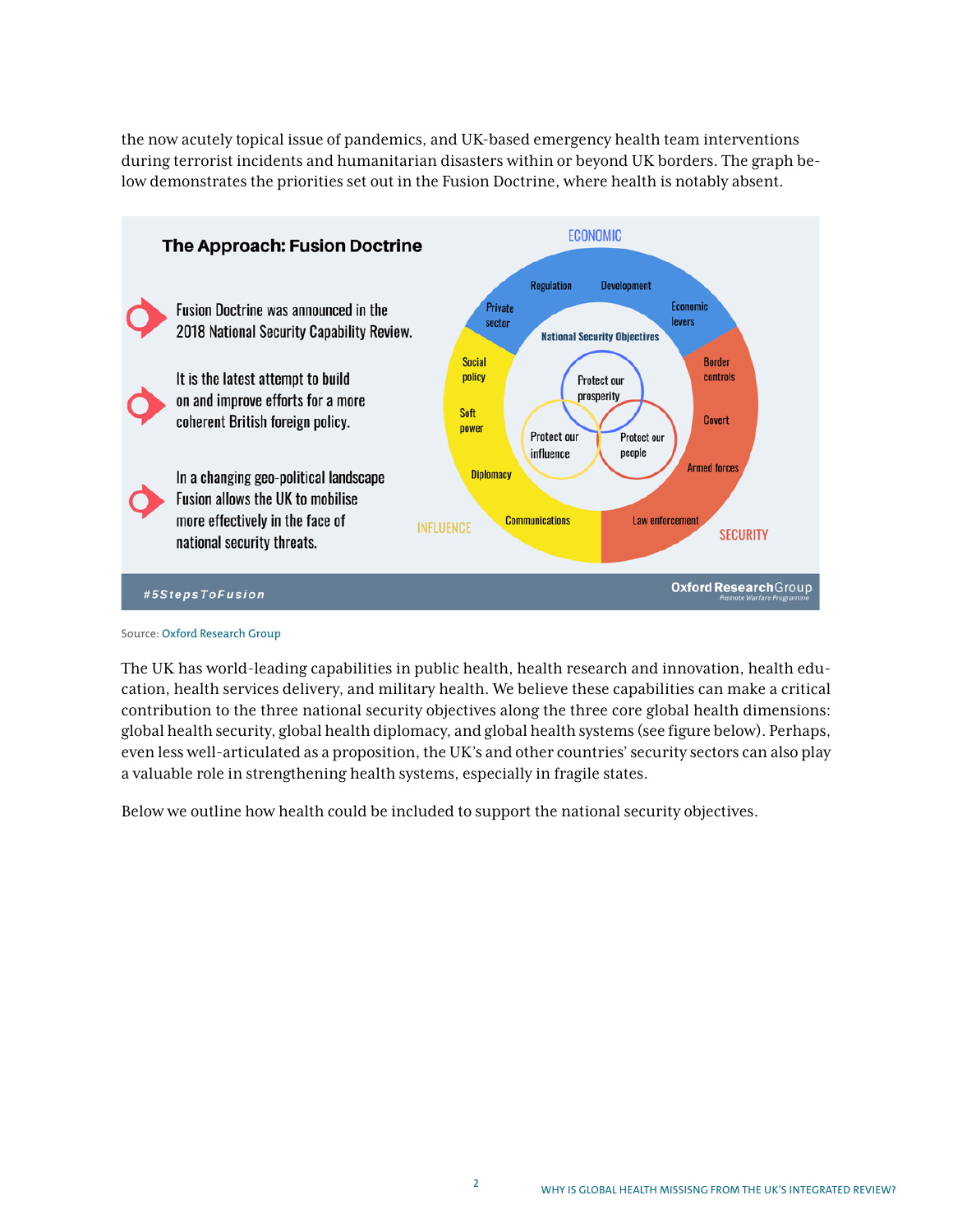

Adapted from National Security Capability Review, 2018

# GLOBAL HEALTH SECURITY

Global health security is perhaps the best and easiest case to make for global health being a core component of a national security objective, and vice versa.

The [COVID-19 outbreak](https://news.un.org/en/story/2020/02/1058141) is in progress, with cases and community transmission now recorded across all continents. Its impacts on health, security, and the global markets are far from known as the world braces for a pandemic. In parallel, [several infectious disease outbreaks](http://outbreaks.globalincidentmap.com/) are ongoing in the poorest parts of the world, with ([thankfully waning](https://news.un.org/en/story/2020/03/1058551)) Ebola in Eastern Congo, monkeypox in the DRC, cholera across Eastern Africa, and Lassa fever in Nigeria. The health, economic, and security impacts of antimicrobial resistance are also well documented (see [here](https://www.atlanticcouncil.org/wp-content/uploads/2015/01/Antimicrobial_Resistance_as_an_Emerging_Threat_to_National_Security.pdf) and [here\)](https://www.rand.org/randeurope/research/projects/antimicrobial-resistance-costs.html). Further, the [UK's Public Health](https://publichealthengland.exposure.co/the-uk-public-health-rapid-support-team)  [Rapid Support Team](https://publichealthengland.exposure.co/the-uk-public-health-rapid-support-team) recently deployed in Sierra Leone to establish cholera surveillance systems after severe flooding, and the [UK's Emergency Medical Team](https://www.uk-med.org/ukemtrecruitment/) helped manage a diphtheria outbreak at a refugee camp in Bangladesh. The NHS and UK Defence Medical Services personnel [provided emer](https://militaryhealth.bmj.com/content/early/2018/07/24/jramc-2018-000909)[gency response](https://militaryhealth.bmj.com/content/early/2018/07/24/jramc-2018-000909) for the Manchester arena bombing and the London terrorist attacks in 2017. The UK response to the Ebola outbreak in 2014 is another example of cross-government intervention in a health security emergency. These examples demonstrate UK capabilities for medical response in the wake of terrorist attacks or humanitarian emergencies.

But as the director of the African CDC recently said, "The global health chain is only as strong as its weakest link, so a disease threat anywhere can quickly become a threat everywhere." As we have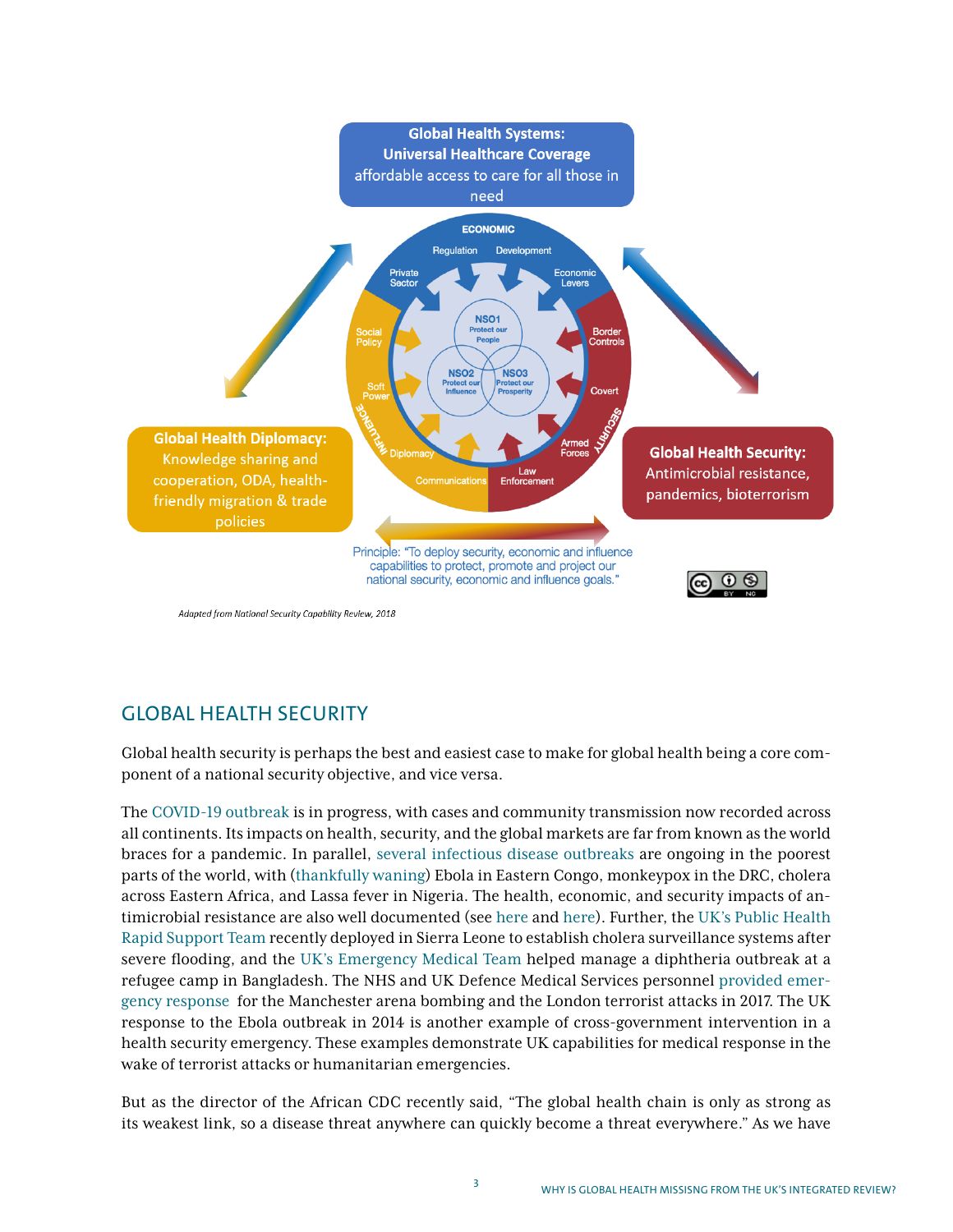seen with Ebola, weak healthcare systems across Africa may well undermine global efforts to address current and future outbreaks, [making investments in preparedness](https://thehill.com/opinion/healthcare/482049-stop-coronavirus-and-the-next-epidemic-by-establishing-a-healthy-security) essential. Thus, a programmatic approach to using UK cross-government capabilities in support of global health security could reduce the impact of global health risks on the UK.

#### GLOBAL HEALTH DIPLOMACY

The US Department of Health and Human Services, equivalent to the UK Department of Health and Social Care (DHSC), which has for the past two decades run an [Office of Global Affairs](https://www.hhs.gov/about/agencies/oga/about-oga/index.html), defines global health diplomacy as a means of "transcending diplomatic challenges and enabling the U.S. government to maintain strong and mutually beneficial ties to other countries [esp] in cases where more traditional diplomatic relationships may be strained*.*" Similarly, the US Department of State runs an Office of Global Health Diplomacy headed by an ambassador-at-large (also in charge of PEPFAR and the US COVID-19 response). The UK's track record is less consistent. The UK first published its ["Health is Global" strategy](https://www.gov.uk/government/publications/health-is-global-an-outcomes-framework-for-global-health-2011-15--2) in 2008, and it was reviewed in 2011, but not since then. It remained un- or underfunded and is presumably now expired.

Things changed with the recent boost in official development assistance (ODA) allocation to non-DFID departments including DHSC. DHSC's ODA budget doubled between 2017 and 2018 to just under £200m, or 1.3 percent of the country's aid budget—the highest it has ever been. DHSC is part of the cross-Whitehall Prosperity Fund (which has been not without challenges—e.g., see recent [ICAI follow](https://icai.independent.gov.uk/wp-content/uploads/ICAI-Follow-up-Prosperity-Fund.pdf) [up review\)](https://icai.independent.gov.uk/wp-content/uploads/ICAI-Follow-up-Prosperity-Fund.pdf) and oversees the [National Institute for Health Research ODA research allocation](https://www.nihr.ac.uk/explore-nihr/funding-programmes/global-health/) (again, with its [own issues](https://www.cgdev.org/blog/focusing-uk-research-aid-where-it-matters)). In a timely update, the 2020 relaunch of the All-Party Parliamentary Group on [Global Health's review of the UK's contribution to health globally](http://www.appg-globalhealth.org.uk/download/i/mark_dl/u/4009611296/4636827707/The%20UK) includes several examples of how the UK's NHS, academe, for-profit, and third sectors have influenced global health, current threats to this influence, and potential ways for enhancing the UK's global health footprint (also discussed by one of us [here](https://globalizationandhealth.biomedcentral.com/articles/10.1186/1744-8603-9-51) and [here](https://www.cgdev.org/publication/five-things-health-minister-should-do-enhance-uks-global-health-footprint)). But it is hardly specific in terms of what to do next (nor was it meant to serve as an action plan), and the effort to date does not seem responsive to any whole-of government direction, leading to a series of fragmented and less well articulated initiatives in global health.

The integrated review offers an important opportunity to articulate the UK's global health diplomacy objectives and relate these to the ODA allocations to DHSC and other Whitehall departments, so that the vision and direction of travel is clear to all, accountable leadership is defined, and criteria for success and its assessment is evident in the years to come.

### GLOBAL HEALTH SYSTEMS AND UHC

As with the global health security and diplomacy agendas, influence, security, and prosperity all ultimately rely on strong, resilient health systems which meet the needs of their populations without impoverishing families or national treasuries, and without marginalising those in greatest need. This is where the UK's contribution to health system strengthening—through multilateral and bilateral channels; through ODA targeted to countries directly; and through contributions to global public goods like disease and antimicrobial resistance surveillance and control, laboratory capacity and related actions—can make a difference. Global health is a major piece of UK development policy and spending; over a quarter of the 0.7 percent of GDP committed to aid is health related, with \$1.3 billion channelled via DFID and another \$633m through multilaterals (2017 data). Earlier this year DFID committed £1.5 billion to the Global Fund to Fight AIDS, TB and Malaria, making DFID one of three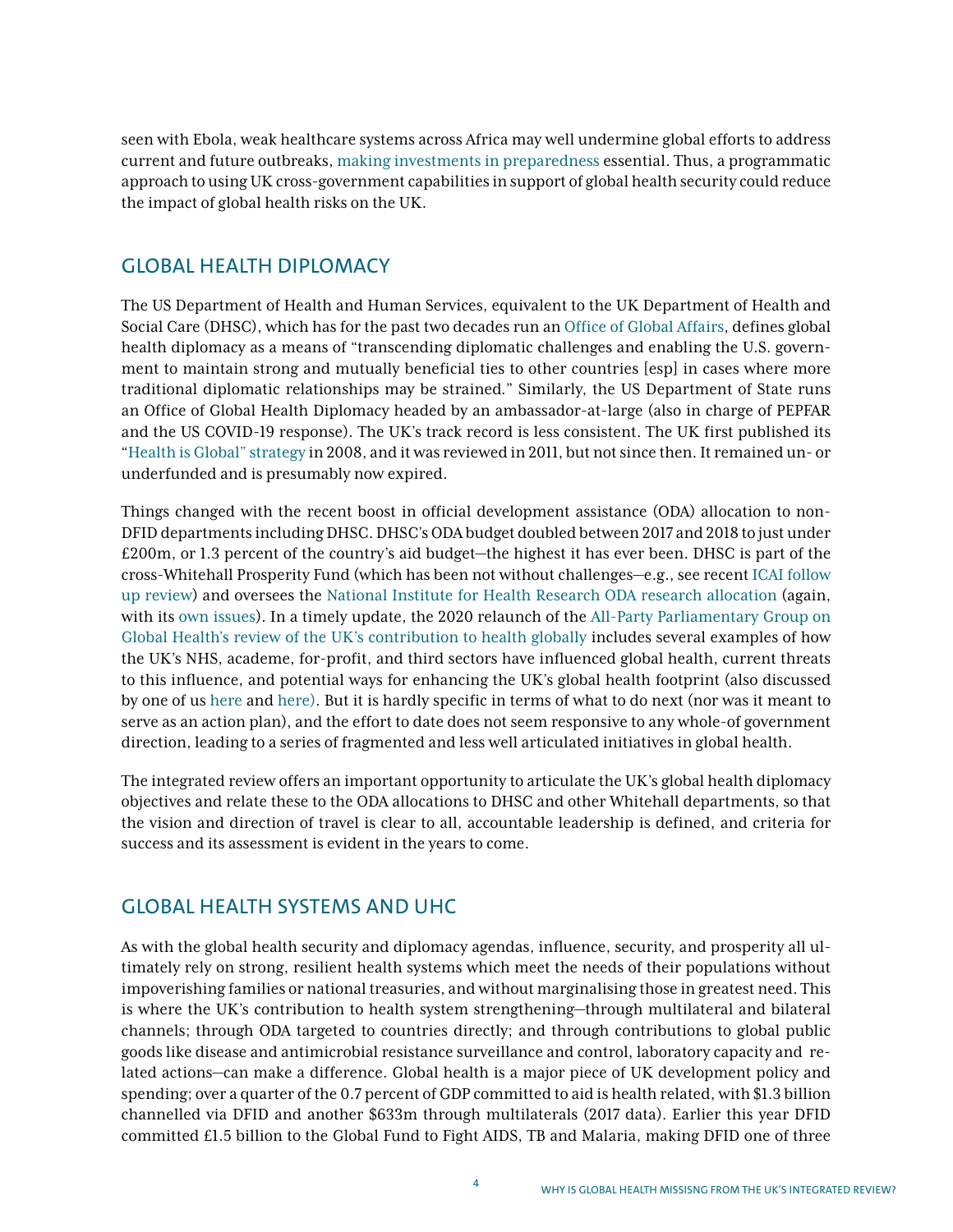largest contributors after the US and France.

As we have argued [before](https://www.cgdev.org/publication/five-things-health-minister-should-do-enhance-uks-global-health-footprint), the UK can support the global UHC agenda (and exert soft power) by supporting a better and fairer inward healthcare professional migration system (i.e., adopting the [Glob](https://www.cgdev.org/blog/10-steps-implementing-global-compact-migration-through-global-skill-partnerships)[al Skills Partnership\)](https://www.cgdev.org/blog/10-steps-implementing-global-compact-migration-through-global-skill-partnerships); strengthening healthcare governance and priority-setting institutions, particularly critical in countries transitioning away from aid dependence; and encouraging the use of good-value, evidence-informed programmes, policies, and technological innovations at the global and national levels. The latter could be achieved by establishing a [NICE for development \(or at least](https://f1000research.com/articles/6-1223) [global health\) spending](https://f1000research.com/articles/6-1223) for UK and multilateral spend, and by boosting national capacities for such domestic institutions.

But we should not stop there; the fusion doctrine cannot but enforce the two-way relationship between health on one hand and security, influence, and prosperity, on the other. Below we posit that there is untapped potential in considering military health systems as potential conduits for strengthening civilian public health services striving to achieve UHC.

#### **Military health as a vehicle for health system strengthening in fragile states**

The security sector's role in health systems has been overlooked as a component of a country's health economy, despite its [potential importance within health economies across the world.](https://www.ncbi.nlm.nih.gov/pubmed/30663597) Military medical systems have often led organisational, professional, and clinical change in health systems [\(Flor](https://www.nationalarchives.gov.uk/education/resources/florence-nightingale/)[ence Nightingale'](https://www.nationalarchives.gov.uk/education/resources/florence-nightingale/)s role in transforming nursing is a powerful example). There is clear historical and contemporary [evidence of translatin](https://journals.sagepub.com/doi/10.1177/0141076815570923)g knowledge from military clinical sciences (such as preventive medicine, trauma care, mental health, and rehabilitation) into the civilian sector. Military medical systems are also an integral part of a nation's crisis response system, usually providing the only deployable medical system under government control. Beyond conflict or complex emergencies, the security sector medical services can form a key component of medical sector reform. Indeed, it may be an important part of supporting national health sector development in areas such as emergency care, mental health, rehabilitation, HIV/AIDS control, tobacco control, and as part of a dialogue for chemical, biological, radiological, and nuclear arms control and peace.

Beyond the obvious relevance to the security objective, a number of nations use their military medical forces in support of 'health diplomacy' as a development tool with civil or military health services of partner nations. [The US State Department has two long-standing programmes to build international](https://www.state.gov/u-s-peacekeeping-capacity-building-assistance/) [peace-keeping capability, the Global Peace Operations Initiative and the African Peacekeeping Rapid](https://www.state.gov/u-s-peacekeeping-capacity-building-assistance/) [Response Partnership.](https://www.state.gov/u-s-peacekeeping-capacity-building-assistance/) These are delivered as an integrated civil-military effort with partner states. [China also has well-established civil-military fusion in health](file:///C:\Users\aglassman\AppData\Local\Microsoft\Windows\INetCache\Content.Outlook\IO81DEIG\10.1186\2054-9369-1-2) both nationally and as an international engagement tool. International bodies in civil-military co-ordination in regional crisis response are becoming more important. the [North Atlantic Treaty Organisation](https://www.nato.int/cps/en/natohq/news_171382.htm?selectedLocale=en) (NATO) Joint Health Group of the Senior Civil Emergency Planning Committee (SCEPC) advise on the medical aspects of civil support for the Alliance's military operations or support for national authorities in civil emergencies. The [United Nations Office for the Co-ordination of Humanitarian Affairs](https://www.humanitarianresponse.info/en/operations/asia/civil-military-coordination-working-group) supports the Regional Consultative Group (RCG) on Humanitarian Civil-Military Coordination for Asia and the Pacific to enhance preparedness and cooperation in countries at a high risk of large-scale, sudden-onset disasters in which foreign military assets are likely to support an international response.

On a multilateral basis, there have been international partnerships in the security medical systems in Iraq through the [NATO Training Mission Iraq](https://military-medicine.com/article/3765-end-of), in [Afghanistan](https://military-medicine.com/article/3765-end-of-a-period-the-last-flag-officer-medical-advisor-in-kabul.html) during the NATO missions, and in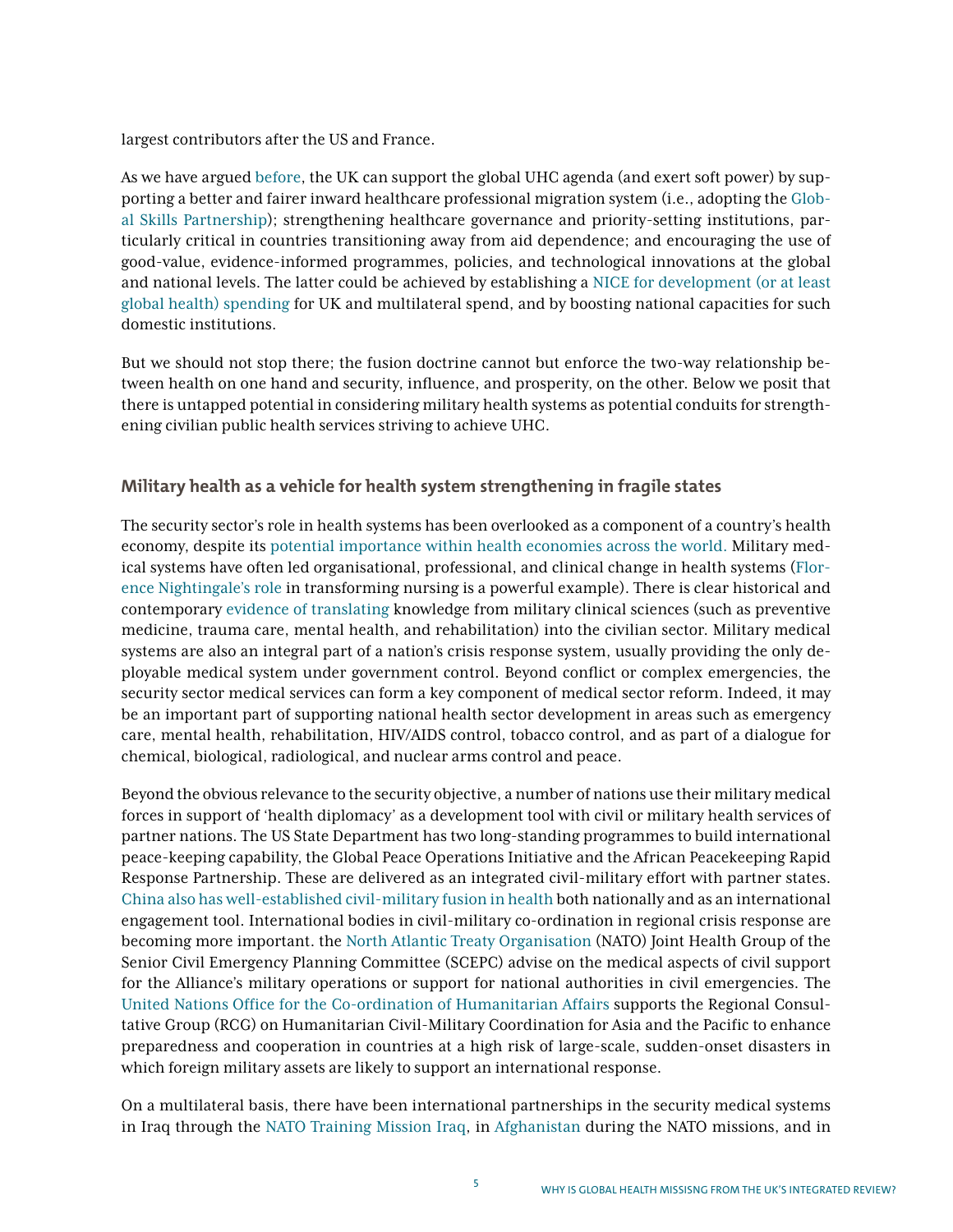[Ukraine](https://www.nato.int/cps/en/natohq/news_170407.htm?selectedLocale=en) through the NATO's Comprehensive Assistance Package for Ukraine and NATO runs a regional dialogue with neighbouring military medical services under the [Partnership for Peace](https://www.nato.int/cps/en/natohq/news_171382.htm) programme.

Finally, in most nations the armed forces have a medical system that provides health services support for deployed military operations. The armed forces health system—and other elements of the security sector health system—also provides community medical services for military personnel in garrisons (including primary care, dental care, rehabilitation, mental health and occupational health) and in many high-income and low- and middle-income countries, the security health sector provides a comprehensive range of health services for its beneficiaries (including all hospital specialties) as a parallel government service to the public health system. This makes access to the healthcare system a significant benefit of employment in the security sector and represents a substantial component of a country's health economy.

As examples, in the US, the [Departments of Defense and Veterans Affairs](https://www.healthaffairs.org/doi/10.1377/hlthaff.2019.00239) together provide healthcare for around 18.5 million beneficiaries, costing approximately \$273bn, employing around 540,000 personnel, and managing some 221 hospitals and large health insurance schemes. In the [UK](https://www.gov.uk/government/groups/defence-medical-services), the dependant population of the Defence Medical Services is around 135,000, costing approximately £0.5bn and employing about 13,400 personnel, with no military hospitals. [Jordan](https://military-medicine.com/almanac/69-jordan-hashemite-kingdom-of.html) has a "militarised" Royal Medical Services that provides care for a third of the national population (2 million) through a network of 11 hospitals. [Pakistan](https://military-medicine.com/almanac/97-pakistan-islamic-republic-of.html) has 45 military hospitals and 34,200 personnel to care for around 7.4 million beneficiaries. In [Nigeria,](https://www.dhmlnigeria.com/) the needs of serving armed forces personnel, retirees, and their families are met by the nongovernment Defence Health Maintenance Limited though the 21 military hospitals and a network of affiliated civilian hospitals. The military systems in LMICs are oftentimes better resourced, attract high calibre and well-trained healthcare professionals, benefit from ICT systems, maintain a presence in remote rural areas, have a track record of clinical governance and audit and enjoy a reputation of better care quality and trust amongst the general population.

At the same time, such systems may be below capacity and inefficient, and may create inequitable access to clinical care for beneficiaries (in quality, access, or cost) compared to public health systems. Furthermore, clinical practice and research may lie outside civilian regulation or ethical control in areas such as biological research, care of prisoners, and confidentiality of medical information. If left outside the UHC discussion, the impact of such parallel "vertical" systems within fragile states in particular may remain neutral or crowd out their civilian counterparts. But if harnessed, the capacities of military medical systems could become a driver for UHC and a bridge for engaging through the British military medicine network, the latter well plugged into the UK's publicly run NHS.

#### **CONCLUSIONS**

We call on the integrated review to consider health's potential in serving the triple national security objectives of security (global health security), influence (global health diplomacy) and prosperity (global health systems and UHC), and also the relationships between defence and the military and global public health. Far from [securitising global health,](https://academic.oup.com/ia/article/95/5/1093/5556752) the 2020 integrated review can offer an alternative where the security infrastructure is placed at the service of strengthening fragile health systems to address shocks as diverse as pandemics, mass migration, simultaneous aid transitions or large numbers of people falling back into poverty due to catastrophic medical bills. Last year's [open](https://www.usglc.org/newsroom/141-retired-three-and-four-star-generals-and-admirals-oppose-cuts-to-the-international-affairs-budget/)  [letter](https://www.usglc.org/newsroom/141-retired-three-and-four-star-generals-and-admirals-oppose-cuts-to-the-international-affairs-budget/) by 141 generals calling on the US Congress and administration to protect and enhance the country's budget for diplomacy and foreign aid, is a case in point.